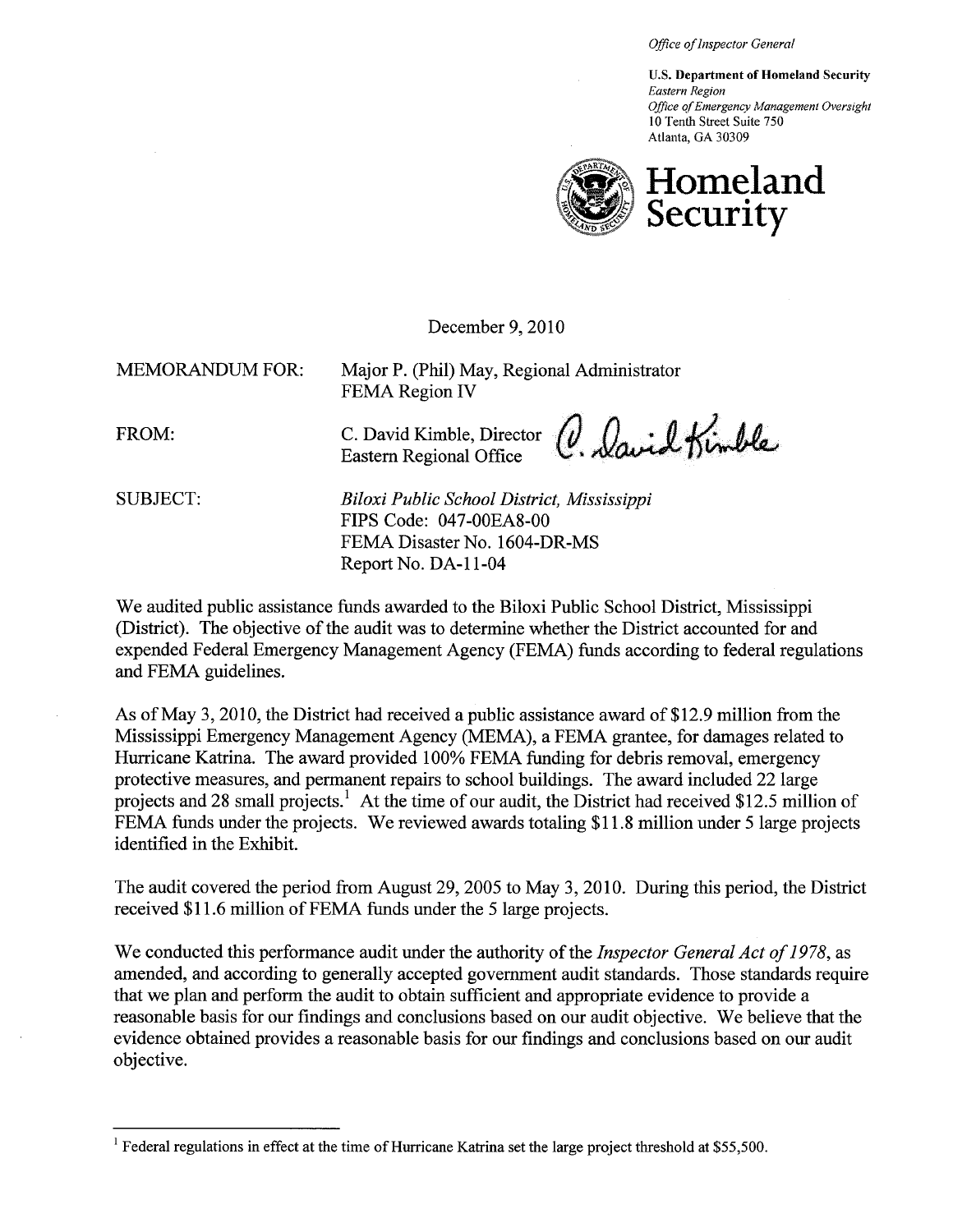We judgmentally selected project cost documentation (generally based on dollar value); interviewed District, MEMA, and FEMA personnel; reviewed the District's disaster grant accounting system and procurement policies and procedures; reviewed applicable federal regulations and FEMA guidelines; and performed other procedures considered necessary under the circumstances to accomplish our audit objective. We did not assess the adequacy of the District's internal controls applicable to its grant activities because it was not necessary to accomplish our audit objective. We did, however, gain an understanding of the District's grant accounting system and its policies and procedures for administering activities provided for under the FEMA award.

### **RESULTS OF AUDIT**

The District did not always comply with federal procurement requirements and guidelines when procuring services under the award. Also, the District did not have a documented contract to support contractor bilings for tree removal work.

- A. Procurement Procedures. The District did not properly follow applicable federal procurement procedures when selecting contractors to perform permanent school repairs and tree removal work valued at \$859,286. The District awarded contracts for the activities without full and open competition and cost/price analysis. We could not determine whether any cost savings would have been realized had the District followed proper procurement procedures. However, under the contracting methods used by the District, FEMA has no assurance that the work performed under the contracts was obtained at a fair and reasonable price.
	- Full and Open Competition. According to 44 CFR 13.36(c)(1), all procurement transactions will be conducted in a manner providing full and open competition. Noncompetitive procurement may be used under certain circumstances, one of which is when the public exigency or emergency will not permit a delay resulting from competitive solicitation (44 CFR 13.36(d)). Under Projects 7718 and 7818, the District acquired architectural/engineering  $(A/E)$  services valued at \$629,586 for permanent school repairs. However, such services were not publicly advertised. Instead, the District signed a letter of intent with an existing contractor (architect firm), which was based on a pre-Katrina contract.
	- Cost or Price Analysis. According to 44 CFR 13.36(f)(1), a cost analysis will be necessary when adequate price competition is lacking, and for sole source procurements. During the procurement process, the District received one price quote sheet for tree removal work under Project 3089. The project work was awarded to that contractor. However, the District did not perform a cost or price analysis to determine the reasonableness of the sole contractor's proposed price quote. The contract work totaled \$229,700.
- B. Source Documentation. According to 44 CFR 13.20 (b)(6), accounting records must be supported by such source documents as cancelled checks, paid bils, payrolls, time and attendance records, contract and subgrant award documents, etc. FEMA's Public Assistance Guide 322 (October 1999, page 81) states that a copy of the contract must be on file when contractors are used to perform work under projects. The District did not have a documented contract for tree removal services under Project 3089. Invoiced amounts totaling \$229,700 were based upon a price sheet provided by a single contractor during the procurement process.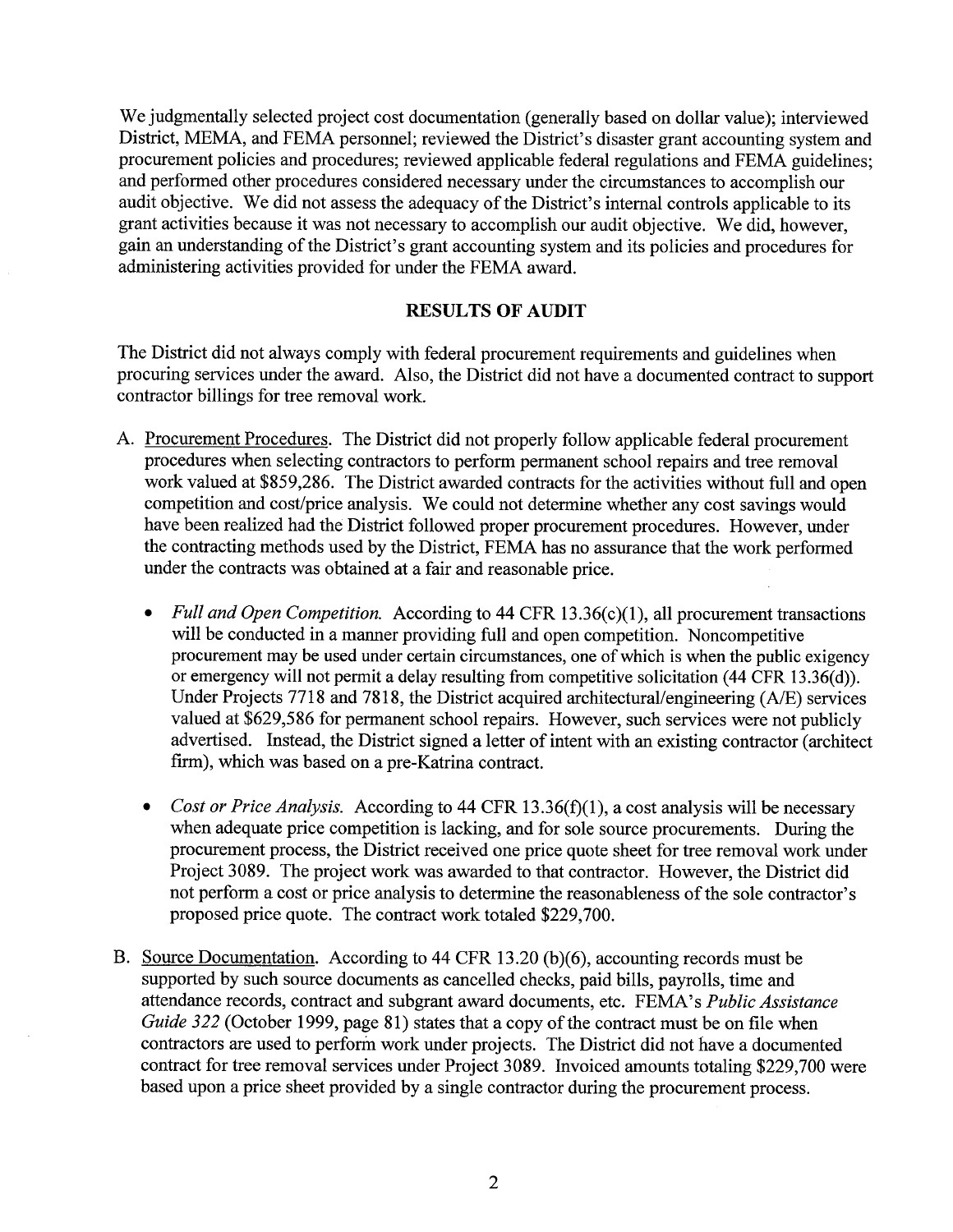Initially, we could not determine whether these invoiced amounts complied with the contractual agreements because the District did not have load tickets to verify amounts invoiced. Upon further review, however, we determined that there were no load tickets because the contractor did not haul trees to a disposal site. Instead, the contractor hauled the trees to a collection location where they were picked up and disposed of by the U.S. Army Corps of Engineers. A contract would have identified the specific terms of the agreement between the contractor and the District, and ensured that the contractor adequately performed work according to those terms.

#### RECOMMENDATIONS

We recommend that the Regional Administrator, FEMA Region IV, in coordination with MEMA:

Recommendation #1. Instruct the District to comply with the procurement regulations when acquiring goods and services under the FEMA award (Finding A).

**Recommendation #2.** Instruct the District to adequately support all accounting records with applicable source documents (Finding B).

#### DISCUSSION WITH MANAGEMENT AND AUDIT FOLLOW-UP

We discussed the results of our audit with District, FEMA, and MEMA officials during our audit. We provided written sumaries of our findings and recommendations in advance to these officials and discussed them at an exit conference held on October 20,2010. All officials agreed with our findings and recommendations.

Please advise me by February 7, 2011, of the actions planned or taken to implement the recommendations contained in this report, including target completion dates for planned actions. Should you have any questions concerning this report, please call me at (404) 832-6702, or Larry Arnold, Audit Manager, at (228) 822-0346. Key contributors to this assignment were Larry Arnold, Sharonda Toney, and Melissa Powe.

cc: Mary Lynne Miler, Deputy Regional Administrator Jesse Munoz, Director Recovery Valerie Rhoads, Branch Chief of PA Denise Harris, Regional Audit Coordination Dennis Kizziah, MS Recovery Office Director Audit Liaison, FEMA